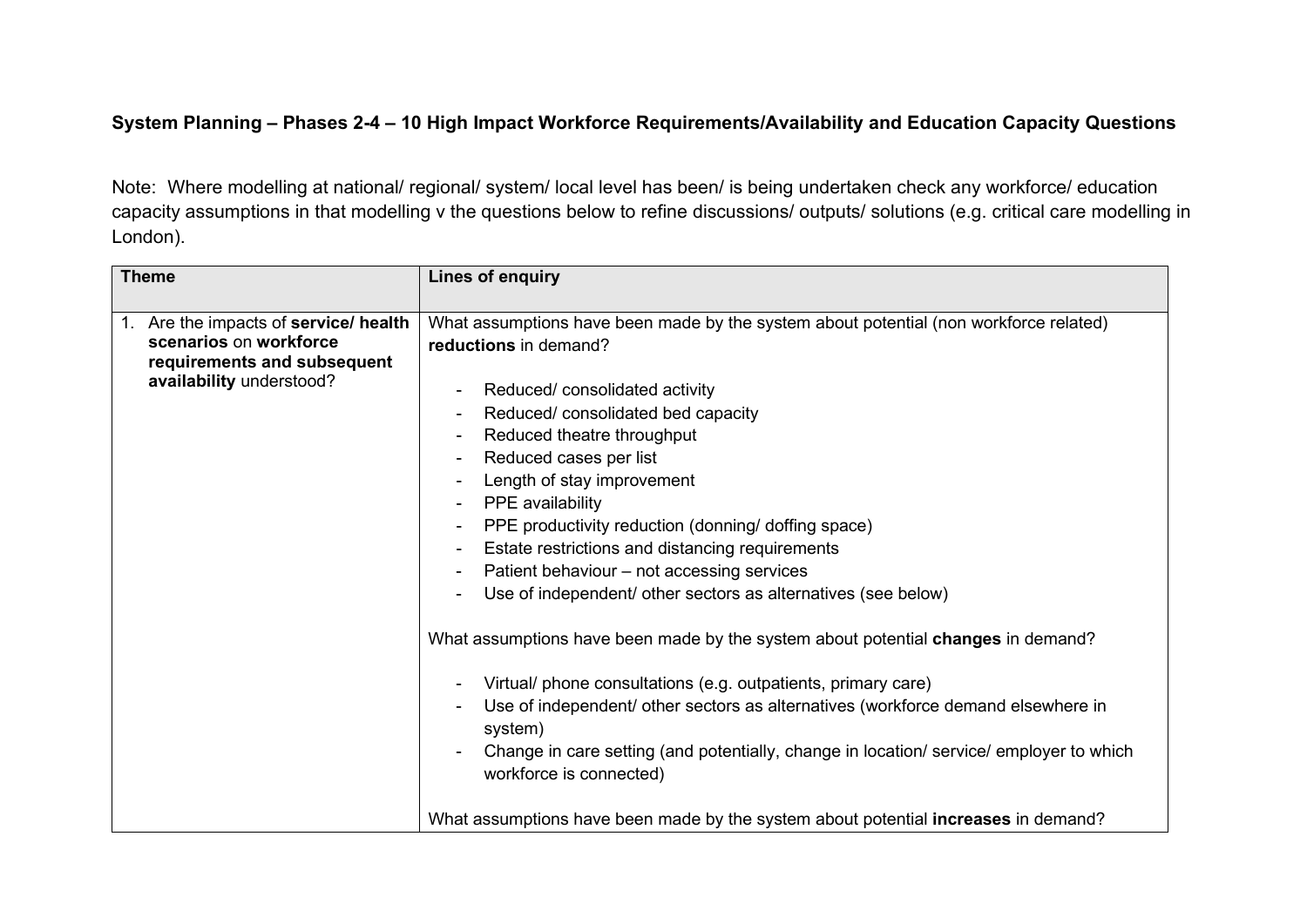|                                   | <b>Additional activity</b><br><b>Additional beds</b><br>Additional theatre throughput<br>Seacole, Nightingale Centres<br>Diagnostic hubs<br>Second Covid surge<br>Use of independent/ other sectors as additional services<br>Covid and non Covid sites (workforce availability, time (productivity), flexibility)                                                                                                                                                                                                                                                                                                                                                                                                                                                                                                                                                                                                                                                                                                                                                                                                                                                                               |
|-----------------------------------|--------------------------------------------------------------------------------------------------------------------------------------------------------------------------------------------------------------------------------------------------------------------------------------------------------------------------------------------------------------------------------------------------------------------------------------------------------------------------------------------------------------------------------------------------------------------------------------------------------------------------------------------------------------------------------------------------------------------------------------------------------------------------------------------------------------------------------------------------------------------------------------------------------------------------------------------------------------------------------------------------------------------------------------------------------------------------------------------------------------------------------------------------------------------------------------------------|
| 2. Are the workforce requirements | What assumptions have been made by the system about the potential reductions in workforce                                                                                                                                                                                                                                                                                                                                                                                                                                                                                                                                                                                                                                                                                                                                                                                                                                                                                                                                                                                                                                                                                                        |
| and subsequent availability       | requirements and subsequent availability?                                                                                                                                                                                                                                                                                                                                                                                                                                                                                                                                                                                                                                                                                                                                                                                                                                                                                                                                                                                                                                                                                                                                                        |
| impacts on service/ health        |                                                                                                                                                                                                                                                                                                                                                                                                                                                                                                                                                                                                                                                                                                                                                                                                                                                                                                                                                                                                                                                                                                                                                                                                  |
| scenarios understood?             | Absence levels and potential increase due to Covid including self isolation<br>$\blacksquare$<br>Annual leave levels and other planned leave<br>Additional R&R time for staff<br>Maintaining essential training time<br>Additional training time<br>Quarantine time<br>BAME risk assessment and impact on staffing availability<br>PPE availability and time (donning/ doffing)<br>Educator and I&d support staff time<br>Learners returning to education from paid placements<br>Turnover – increases/ delayed<br>$\blacksquare$<br>Staff shielding and caring for shielded family members (query latest Gvmt announcement<br>on shielding scheme)<br>Caring responsibilities including summer holiday and autumn term school arrangements,<br>limited childcare options and e.g. private carers/ care home availability for frail/ elderly<br>relatives<br>Time for staff to take Covid tests, immunity tests<br>Staff (re)deployed in Phase 1 and into Phase 2 returning to original roles<br>Issues across competing employers (in/across systems)<br>What assumptions have been made by the system about potential <b>changes</b> in workforce<br>requirements and subsequent availability? |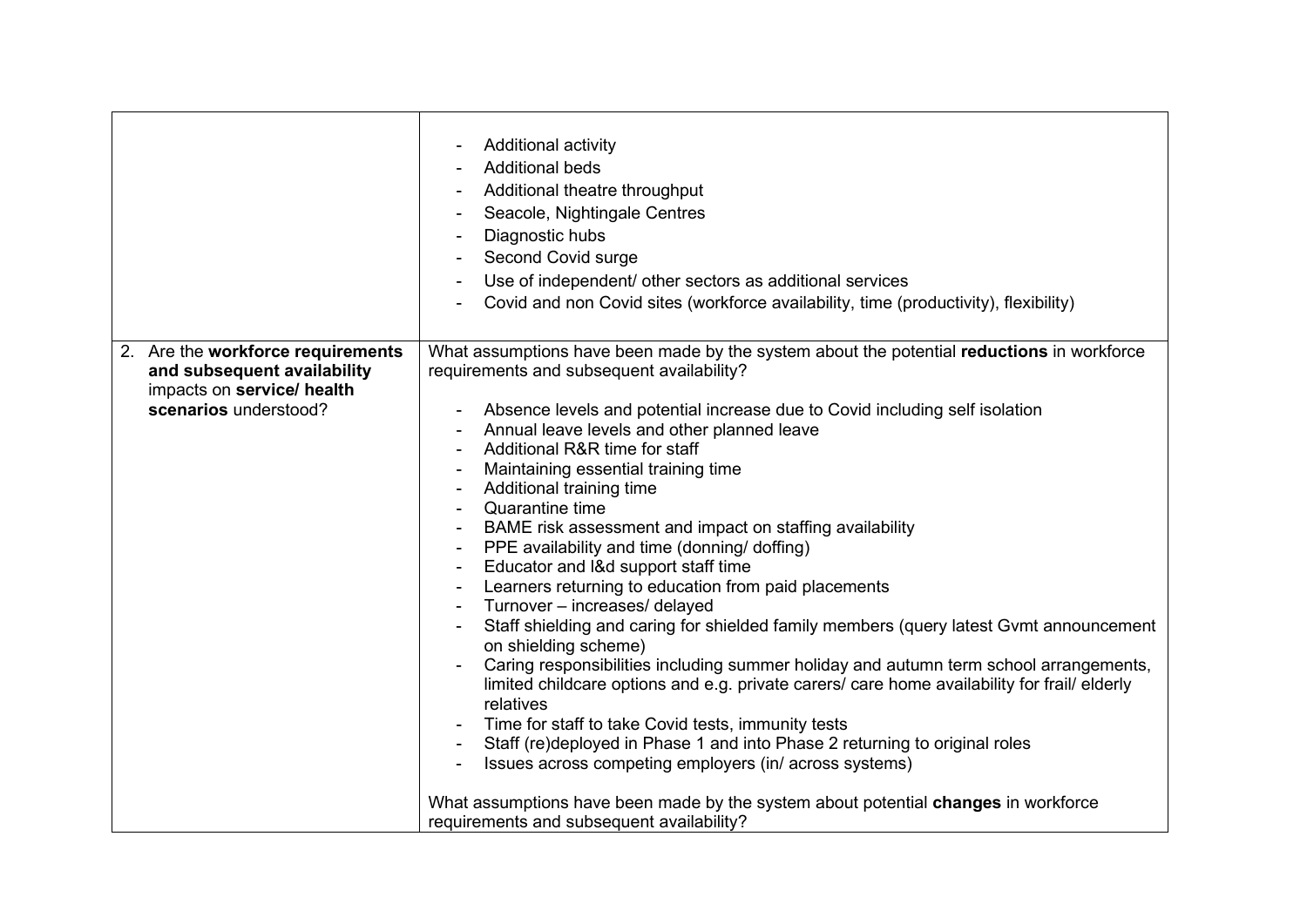|                                                                                                                                                                 | Staff working between/ across care settings/ employers<br>What assumptions have been made by the system about potential increases in workforce<br>requirements and subsequent availability?<br><b>Recruitment strategies</b><br>New staff joining (including from BBS), reservist models, local industry furlough/<br>redundancies/ long term secondments<br>Effective utilisation of temporary/ agency staff<br>Returners from absence<br>Staff (re)deployed in Phase 1 and into Phase 2 who can remain in post<br>Additional staff who can be (re)deployed to support Phases 2 and 3 including deployment<br>of specialists into alternative/ generalist roles<br>Learners who could be deployed in Phases 2 and 3<br>Volunteers<br><b>Retention strategies</b><br>Part-time to full time roles (increases in hours) with associated support<br>Health and wellbeing support/ strategies including avoiding unreasonable or<br>unsustainable workload/working arrangements<br>Speeding up lead in training times - e.g. ACP acceleration |
|-----------------------------------------------------------------------------------------------------------------------------------------------------------------|--------------------------------------------------------------------------------------------------------------------------------------------------------------------------------------------------------------------------------------------------------------------------------------------------------------------------------------------------------------------------------------------------------------------------------------------------------------------------------------------------------------------------------------------------------------------------------------------------------------------------------------------------------------------------------------------------------------------------------------------------------------------------------------------------------------------------------------------------------------------------------------------------------------------------------------------------------------------------------------------------------------------------------------------|
| 3. Are the impacts of service/ health<br>scenarios and workforce<br>requirements and subsequent<br>availability on education<br>capacity/ provision understood? | What assumptions have been made by the system about potential reductions in service/ health<br>scenarios/ workforce requirements and subsequent availability on education capacity, and<br>therefore future workforce supply?<br>What assumptions have been made by the system about the potential changes in service/<br>health scenarios/ workforce requirements and subsequent availability on education capacity,<br>such that the nature or mode of delivery of practice based education may need to alter/ changes<br>in education capacity may be possible?<br>E.g. move to virtual/ phone consultations – how digital service systems incorporate<br>practice learners and educators where previously care was face to face. In theory more/<br>different practice learners could engage in virtual/ phone consultations due to potential<br>multiple access to technology and lack of restriction of physical space etc.                                                                                                          |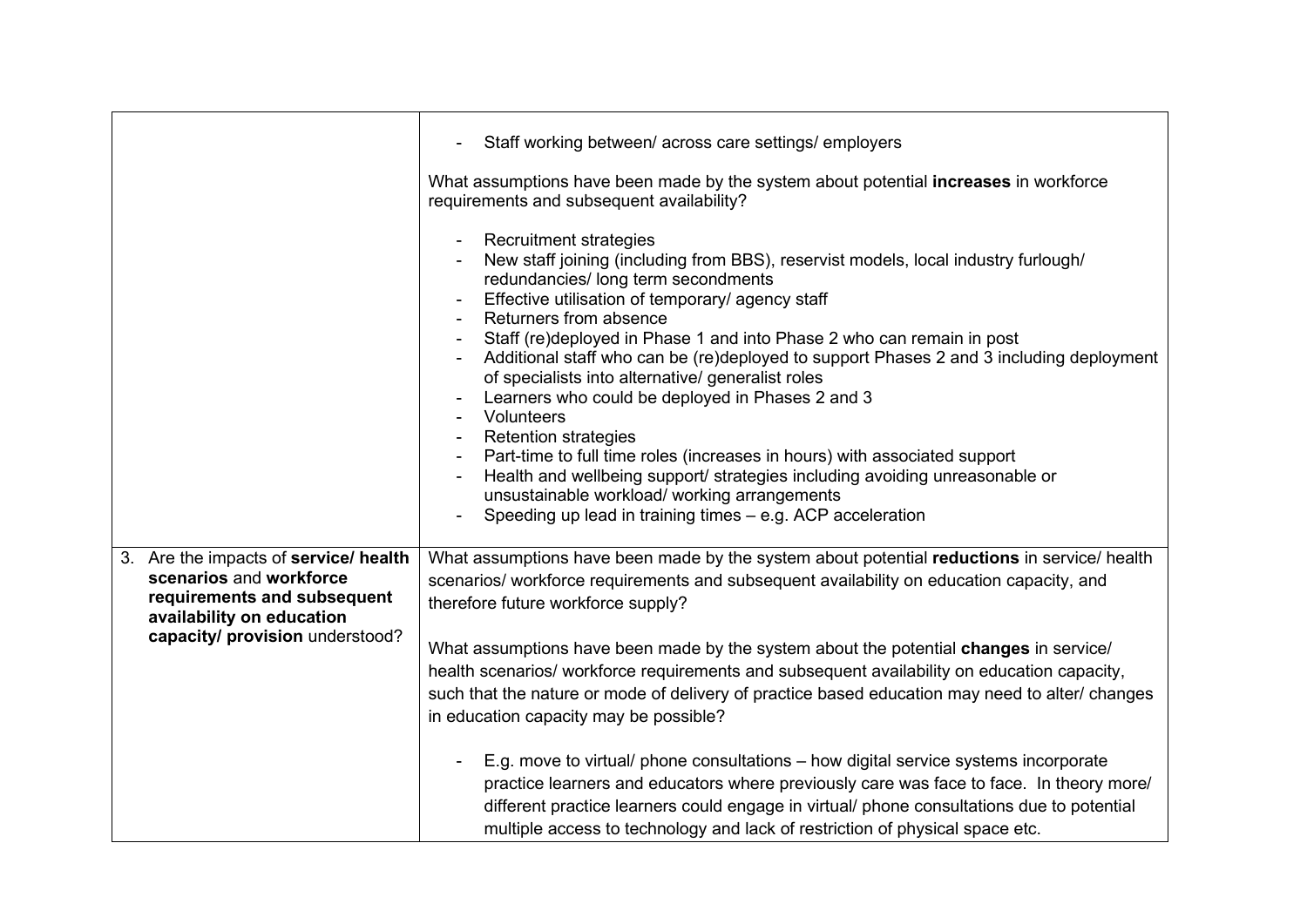|                                                                                                                                                                  | What assumptions have been made by the system about the potential increases in service/<br>health scenarios / workforce requirements and subsequent availability on education capacity?<br>E.g. if additional services were being provided for catch up/ increased demand where<br>might this offer increased placement capacity?                                                                                                                                                                                                                                                                                                                                                                                                                                                                                                                                                                                                                                                                                                                                                                                                                                                                                                                                                                                                                                                                                                                                                                                                                                                                                                                                                                                                                                                                                                                                                                     |
|------------------------------------------------------------------------------------------------------------------------------------------------------------------|-------------------------------------------------------------------------------------------------------------------------------------------------------------------------------------------------------------------------------------------------------------------------------------------------------------------------------------------------------------------------------------------------------------------------------------------------------------------------------------------------------------------------------------------------------------------------------------------------------------------------------------------------------------------------------------------------------------------------------------------------------------------------------------------------------------------------------------------------------------------------------------------------------------------------------------------------------------------------------------------------------------------------------------------------------------------------------------------------------------------------------------------------------------------------------------------------------------------------------------------------------------------------------------------------------------------------------------------------------------------------------------------------------------------------------------------------------------------------------------------------------------------------------------------------------------------------------------------------------------------------------------------------------------------------------------------------------------------------------------------------------------------------------------------------------------------------------------------------------------------------------------------------------|
| Are the education capacity/<br>4.<br>provision impacts on workforce<br>requirements and subsequent<br>availability, and service/ health<br>scenarios understood? | Nb – this question relates to how maintenance, increase, changes in education capacity<br>requirements have themselves been considered in relation both to what workforce would be<br>needed to support them and the availability of that workforce, and where relevant the service/<br>health scenarios that would need to be in place to enable that education (capacity) to be<br>delivered. Whilst this question focusses mainly on education capacity in the Restoration and<br>Recovery phases, it may also relate to changes in the nature/ regulation of education and how<br>that flows through into the necessary workforce support and service/ health scenarios. It is<br>different to question 3, which focusses more on how different service/ health scenarios and<br>workforce requirements and subsequent availability affects education (capacity).<br>What assumptions have been made by the system about potential reductions in service/ health<br>scenarios/ workforce requirements and subsequent availability due to education provision?<br>So if, for example, there needs to be a greater number of practice learners on placement,<br>due to the need for learners to catch up with practice learning that has not been<br>completed in the usual time period due to Covid, if this was provided then how would<br>that affect the availability of the workforce (for other duties); and in turn the service/<br>health (activity) scenarios<br>What assumptions have been made by the system about potential changes in service/ health<br>scenarios/ workforce requirements and subsequent availability due to education provision?<br>E.g. do practice educators need to train/ alter their ways of working/ increase the time<br>they spend on education due to students being on placement in phone/ virtual clinics;<br>and otherwise not/ less physically present? |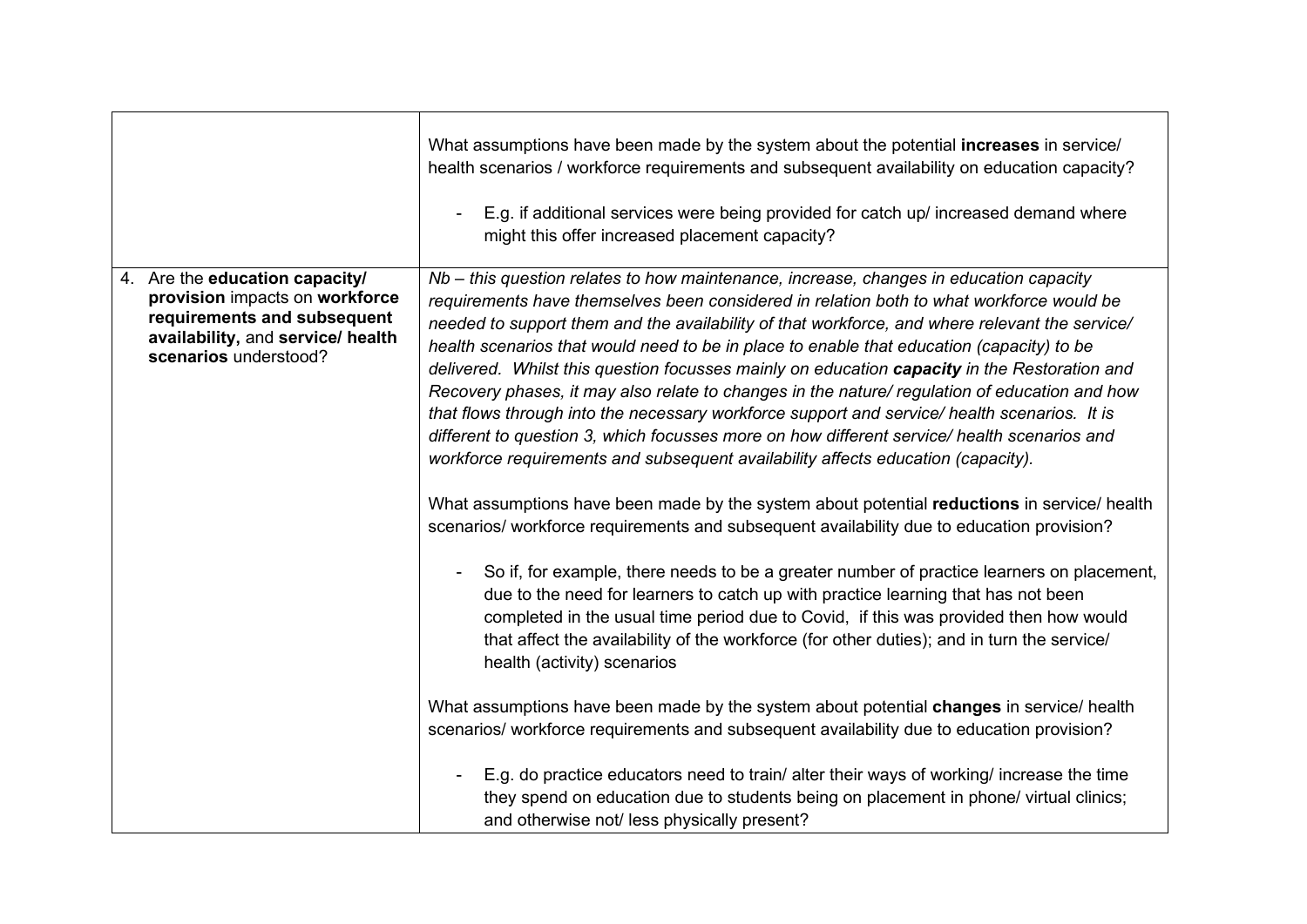|                                                            | E.g. if more practice based education can be provided across the professions, what                                                                                                                                                                         |
|------------------------------------------------------------|------------------------------------------------------------------------------------------------------------------------------------------------------------------------------------------------------------------------------------------------------------|
|                                                            | impact would this have down the line on workforce availability for 'service'?                                                                                                                                                                              |
|                                                            |                                                                                                                                                                                                                                                            |
|                                                            | What assumptions have been made by the system about potential increases in service/ health                                                                                                                                                                 |
|                                                            | scenarios / workforce availability and subsequent availability due to education provision?                                                                                                                                                                 |
|                                                            | E.g. do simulated environments give an opportunity for alternative safe, quality learning<br>$\blacksquare$<br>which then frees up time from previous traditional placements which gives more time for<br>service provision (or other types of education)? |
| 5. Is there a system wide clinical                         | Is there a system wide clinical model (planned/ in place)?                                                                                                                                                                                                 |
| model in existing system plans,                            |                                                                                                                                                                                                                                                            |
| and how do the workforce<br>requirements/ availability and | Does the model include a workforce model/ team design/ roles/ ratios?                                                                                                                                                                                      |
| education capacity considerations                          |                                                                                                                                                                                                                                                            |
| affect this?                                               | Is the model reflective of safer staffing models?                                                                                                                                                                                                          |
|                                                            | What assumptions have been made by the system about the impact of workforce requirements<br>and subsequent availability and education capacity issues on the (development of the) model?                                                                   |
|                                                            | Does the model allow for phased escalation in cases of extreme workload associated with<br>Covid-19 or other surge events/ impacts?                                                                                                                        |
|                                                            | How far is the system equipped to deliver the workforce required by the (amended, planned)<br>clinical model?                                                                                                                                              |
|                                                            | Are there specific key roles without which the clinical model cannot be delivered?<br>If so are there alternative roles?                                                                                                                                   |
|                                                            | What mitigation strategies are in place to cover any shortfall in workforce requirements and<br>subsequent availability and education capacity?                                                                                                            |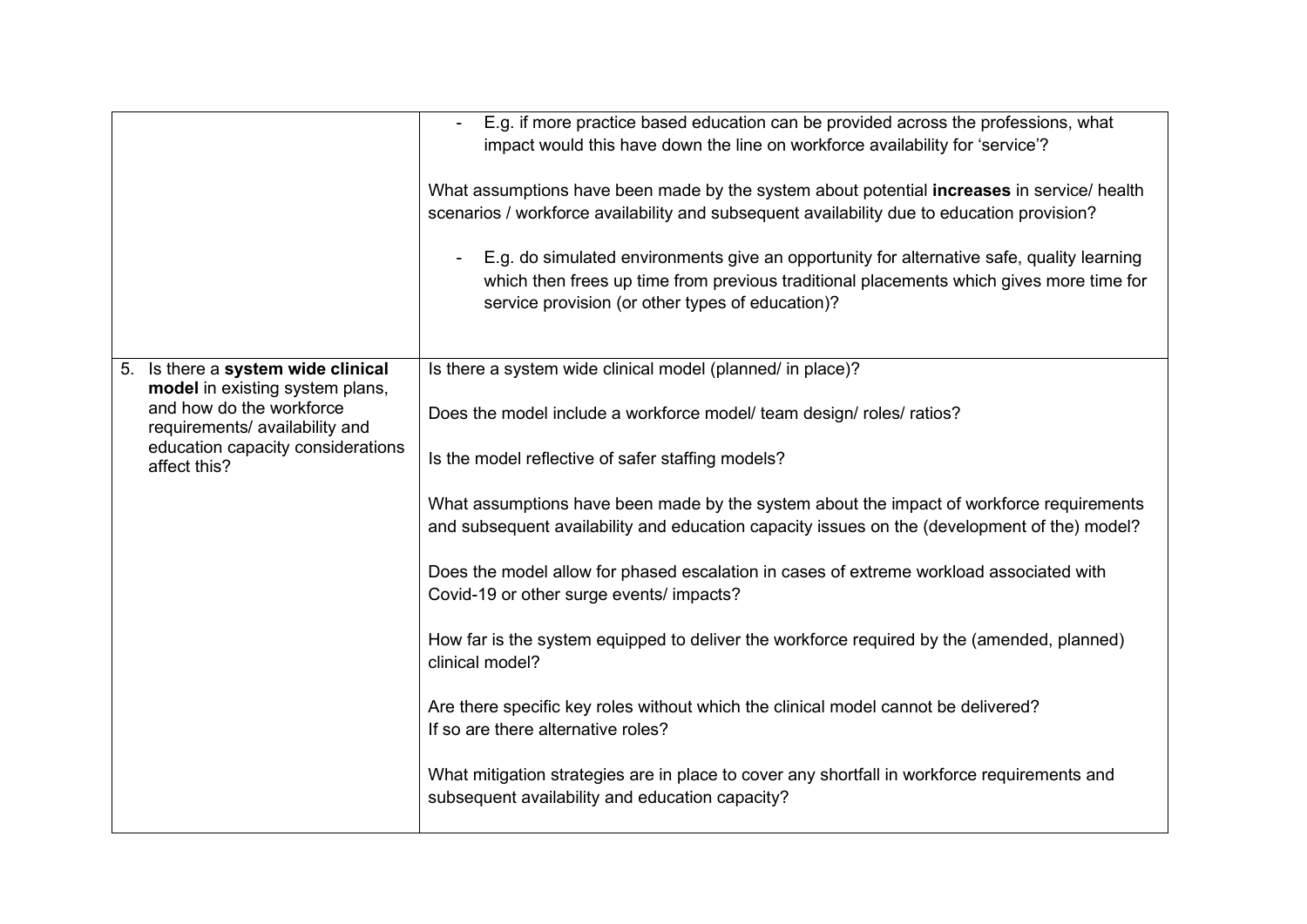| 6. | Has the system considered how<br>its contribution to growth in key<br>national priority areas such as<br>nursing, mental health and<br>primary care can be achieved,<br>specifically in relation to respective<br>targets? | Has the system factored in these workforce targets and lead in training times/ education<br>capacity? How has it done so?<br>How do these developments represent opportunities for the system to build resilience/<br>transform?                                                                                                                                                                                                                                                                                                                                                                                                                            |
|----|----------------------------------------------------------------------------------------------------------------------------------------------------------------------------------------------------------------------------|-------------------------------------------------------------------------------------------------------------------------------------------------------------------------------------------------------------------------------------------------------------------------------------------------------------------------------------------------------------------------------------------------------------------------------------------------------------------------------------------------------------------------------------------------------------------------------------------------------------------------------------------------------------|
|    | 7. How has the system considered<br>the contribution of workforce<br>innovation and education<br>reform in its plans?                                                                                                      | How have/ will innovations adopted in response to Covid which have been effective be<br>embedded across the system?<br>For example, new roles including but not limited to:<br><b>Nursing Associate roles</b><br>$\bullet$<br><b>Physician Associates</b><br><b>Community Health Workers</b><br>Apprentices<br><b>Bed Buddies</b><br>How has the system reviewed areas of innovation that have been less successful to consider<br>lessons learnt and impact on future adoption and spread?<br>How is the system planning on developing and adopting practices including but not limited to?<br>Digitally enabled workforce<br>Agile and flexible workforce |
| 8. | How has the system considered<br>impact on BAME learners and<br>staff and wider families,<br>communities?                                                                                                                  | Have strategic approaches been adapted to recognise Covid-19 implications for the BAME<br>workforce? If so, how?<br>How far do the plans provide diverse opportunities for staff to develop, and move into different<br>roles?                                                                                                                                                                                                                                                                                                                                                                                                                              |
|    | 9. How have staff, partners and<br>stakeholders been involved in the                                                                                                                                                       | How far does the planning represent an integrated approach across health and social care?                                                                                                                                                                                                                                                                                                                                                                                                                                                                                                                                                                   |